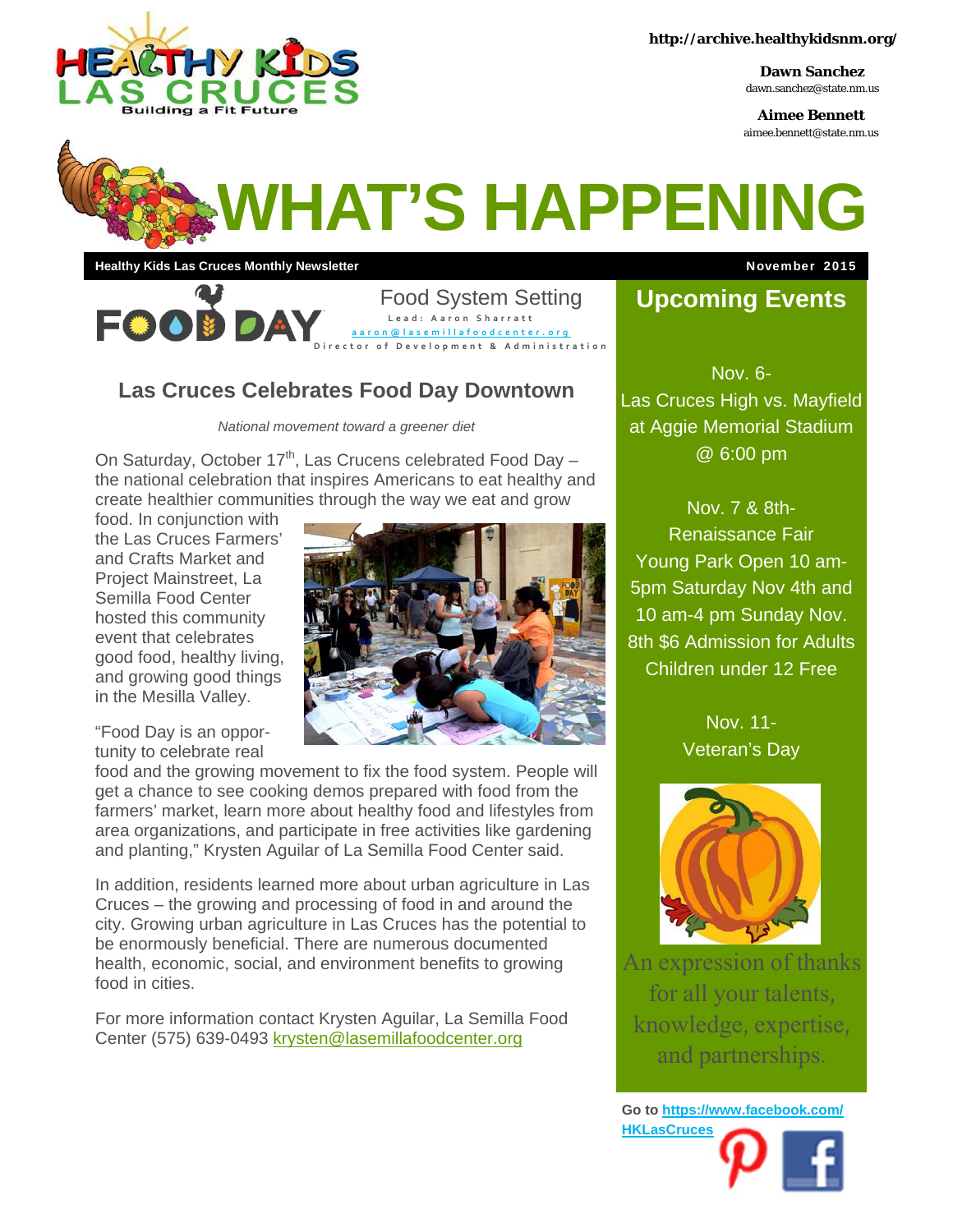## **A NEW Way to Find YOUR Way Around Las Cruces**

## Communities and Families Setting

Lead: Mark Johnston michnston@las-cruces.org City of Las Cruces Parks and Recreation Director

New Wayfinding Signs have been installed on Triviz, La Llorona and the Outfall Channel. The wayfinding signs are part of the signage system to increase the cities connectivity between outer and inner loops including local parks, safe routes, open school yards and multi-use trails. So in short the signs will help users get from one place to the next. They are very user friendly and easy to read. Next time your out for a walk make sure to keep your eyes out for these new additions.

 Do you have a Las Cruces Prescription Trails Booklet? Want one?

Send Gil Padilla a e-mail at

Gilbert.padilla@state.nm.us

#### Education Setting

**Lead: Barbara Berger bberger@lcps.k12.nm.us LCPS Health & Nutrition Special ‐**



The Las Cruces Public School District is launching a staff wellness interest survey to get input on our new staff wellness program that was part of our HEAL grant funding from Paso del Norte Health Foundation.



The Three Sisters Corn \* Beans \* Squash

The students are having a tasting lesson in November on The Three Sisters—corn, beans and squash. These three plants are an example of companion planting, seeds that can be

planted in one hole and grow plants that help each other out.



#### Community & Regional Planning Setting

**Lead: Andy Hume** ahume@las‐cruces.org Senior Planner‐City of Las Cruces Community Development

**The Downtown Plaza Construction Project is on schedule and on budget! The plaza will be available for rent for music events/ weddings etc. Remember the Main Street Downtown is a great place to hold your next event. Complete the Permit Application, which you can find online at the City of Las Cruces website. Then submit it to Andy Hume, Downtown Coordinator. Or call (575) 528-3022.** 

A workday at East Picacho Elementary to put in new heavy duty raised garden beds on

Saturday, November 21 from 8am to 1:30pm.

Volunteers Welcome